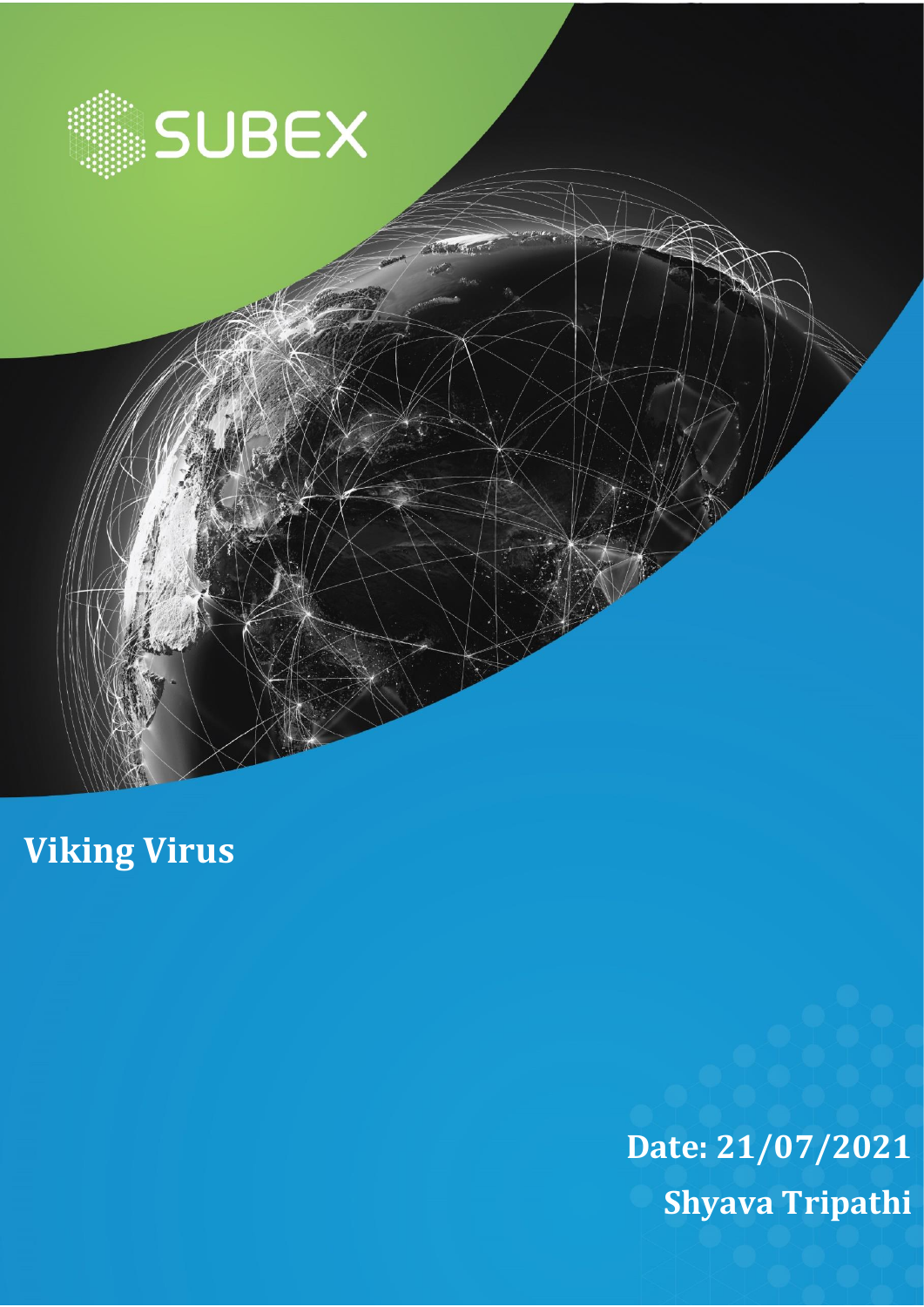Albeit a weathered and decelerated infection vector, file infectors harnessing the capabilities of hybrid payloads and crossbreeding propagation strategies are yet pervasive in nature. Viking, a file infector prepending virus subsuming backdoor & information theft routines has been able to withstand the test of time.

#### **Summary**

Viking infects executable files on all available fixed hard drives and infects them by prepending its malicious code before the original file's body. However, the virus infects only Windows NTbased systems.

The infection starts by the virus creating a backup copy of itself in the current directory, then executing the original file followed by deleting it & renaming the dropped copy to the original filename. This is accomplished by making use of a temporary batch file dropped in the system's temporary folder.

The executable drops two other embedded executables in the system's 'Windows' folder, which in turn drops another DLL in the same directory. The DLL runs a keylogger and is also capable of downloading and running files from a website. The virus then scans all folders and subfolders for executables to infect and drops a file, '\_desktop.ini' in every infected folder which contains the current date. Upon execution of an infected file, the virus's infection routine infects other files, although, it removes itself from the file being executed, leaving it clean.

# **Analysis**

#### - **Execution**

The files are packed with a generic packer & contain a section '.Upack' pertaining to the obfuscation.

The infection is initiated by the virus dropping the following three files, one in the system's 'Temp' directory & the rest in the system's 'Windows' directory.

- C:\Users\<>\AppData\Local\Temp\\$\$a1C1B.bat
- C:\Windows\Logo1\_exe
- C:\Windows\rundl132.exe

Upon execution of the sample, the virus creates a backup copy of itself in the current directory by the name [filename].exe.exe, then executing the original file, [filename].exe followed by deleting it & renaming the dropped copy to the original filename. The batch file, '\$\$a1C1B.bat' (Figure 1) is used to carry out the operations.



The two other executable files dropped in the 'Windows' folder, 'Logo1\_.exe' & 'rundl132.exe' are embedded in the main sample. These two executables run code which help in achieving persistence, infecting files further & announcing the infection to an attacker controlled server. 'Rundl132.exe', in turn, drops another DLL component of the infector, 'vDLL.DLL' which runs a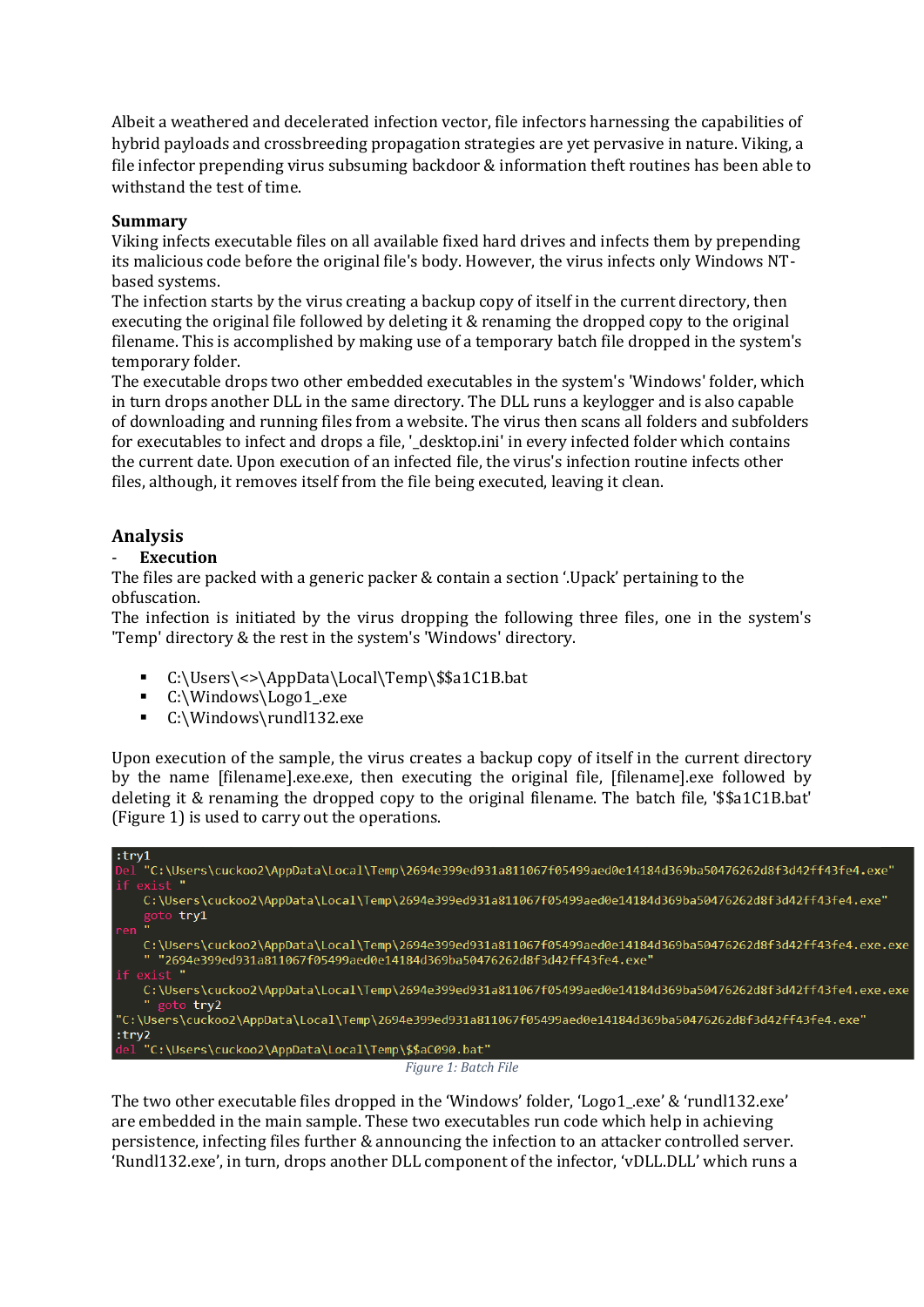keylogger and is capable of downloading and running files from a website. The DLL is injected into the 'Explorer.exe' process for execution (Figure 2).

| 0040A364             |                           | L0040A364:  |                                                               |
|----------------------|---------------------------|-------------|---------------------------------------------------------------|
| 0040A364             | 55                        | push        | ebp                                                           |
| 00408365             | 8BEC                      | HOV         | ebp,esp                                                       |
| 0040A367             | 3309                      | xor         | ecx, ecx                                                      |
| 0040A369             | 51                        | push        | ecx                                                           |
| 0040A36A             | 51                        | push        | ecx                                                           |
| 0040A36B             | 51                        | push        | ecx                                                           |
| 0040A36C             | 51                        | push        | ecx                                                           |
| 0040A36D             | 51                        | push        | ecx                                                           |
| 0040A36E             | 53                        | push        | ebx                                                           |
| 0040A36F             | 3300                      | xor         | eax <sub>+</sub> eax                                          |
| 00408371             | 55                        | push        | ebp                                                           |
| 0040A372             | 6839844000                | push        | L0040A439                                                     |
| 00408377             | 64FF30                    | push        | fs:[eax]                                                      |
| 0040A37A             | 648920                    | HOV         | fs:[eax],esp                                                  |
| 0040A37D             | 68D0070000                | push        | 00000700h                                                     |
| 0040A382             | E8C9A0FFFF                | call        | jnp_KERNEL32.DLL!Sleep                                        |
| 0040A387             | 8055F8                    | lea         | edx,[ebp-08h]                                                 |
| 0040A38A             | B854A44000                | HOV         | eax,LOO4OA454                                                 |
| 0040838F             | E864A7FFFF                | call        | SUB_L00404AF8                                                 |
| 0040A394             | 8B45F8                    | HOV         | eax,[ebp-08h]                                                 |
| 0040A397             | 50                        | push        | eax                                                           |
| 0040A398             | 8055F0                    | lea         | edx, [ebp-10h]                                                |
| 0040A39B             | 33CD                      | xor         | eax, eax                                                      |
| 0040A39D             | E82283FFFF                | call        | SUB L004026C4                                                 |
| 0040A3A2             | 8B45F0                    | HOV         | eax,[ebp-10h]                                                 |
| 0040A3A5             | 8D55F4                    | lea         | edx.lebp-DChl                                                 |
| 0040A3A8             | E88BA2FFFF                | call        | SUB L00404638                                                 |
| 0040A3AD             | 8B55F4                    | HOV         | edx,[ebp-OCh]                                                 |
| 0040A3B0             | 8045FC                    | lea         | eax,[ebp-04h]                                                 |
| 0040A3B3             | 59                        | pop         | ecx                                                           |
| 0040A3B4             | E8C38FFFFF                | call        | <b>SUB L0040337C</b>                                          |
| 0040R3B9             | 8055EC                    | lea         | edx,[ebp-14h]                                                 |
| 004083BC             | B868A44000                | HOV         | eax,LOO4OA468                                                 |
| 0040A3C1             | E832A7FFFF                | call        | SUB LOD404AF8                                                 |
| 0040A3C6             | 8B55EC                    | HOV         | edx, [ebp-14h]                                                |
| 0040A3C9             | 8B4DFC                    | HOV         | ecx,[ebp-04h]                                                 |
| 0040A3CC             | B878A44000                | HOV         | eax.SLPDD4OR478_dll                                           |
| 0040A3D1             | E87AFEFFFF                | call        | <b>SUB LOD40A250</b>                                          |
| 0040A3D6             | 8B45FC                    | HOV         | eax,[ebp-04h]                                                 |
| 0040A3D9             | E85291FFFF                | call        | SUB L00403530                                                 |
| 0040A3DE<br>0040A3E0 | <b>8BC8</b><br>BA7CA44000 | HOV         | ecx,eax                                                       |
| 0040A3E5             | B88CA44000                | HOV         | edx, SSZ0040R47C_explorer_exe<br>eax,SSZ0040A48C_IEXPLORE_EXE |
| 0040A3EA             | E80DBDFFFF                | HOV<br>call | SUB L004060FC                                                 |
| 0040A3EF             | <b>84CO</b>               | test        | al.al                                                         |
| 0040R3F1             | 7422                      | jz          | L0040R415                                                     |
|                      |                           |             |                                                               |

*Figure 2: Injection in explorer.exe*

The virus then scans all the folders and subfolders for executables (Figure 4) to infect, and drops a file, '\_desktop.ini' in every infected folder (Figure 3) which contains the current date in YYYY/MM/DD format.

| 00409718<br><b>B301</b>       | HOV    | b1.01h                        |
|-------------------------------|--------|-------------------------------|
| 0040971A<br>8045E0            | lea    | eax, [ebp-20h]                |
| 00409710<br>-50               | push   | eax                           |
| 0040971E<br><b>E855ACFFFF</b> | call   | jnp_KERNEL32.DLL!GetLocalTine |
| 00409723<br>8055DC            | lea    | edx, [ebp-24h]                |
| 00409726 0FB745E0             | HOVZX  | eax, [ebp-20h]                |
| 0040972A<br>E835B0FFFF        | call   | SUB_L00404764                 |
| 0040972F<br>FF75DC            | push   | [ebp-24h]                     |
| 00409732<br>68BC984000        | push.  | SLP004098BC                   |
| 00409737<br>805508            | lea    | edx, [ebp-28h]                |
| 0040973A 0FB745E2             | NSVON  | eax, [ebp-1Eh]                |
| 0040973E<br>E821BOFFFF        | call   | SUB L00404764                 |
| 00409743 FF75D8               | push   | [ebp-28h]                     |
| 00409746<br>68BC984000        | push   | SLP004098BC                   |
| 0040974B<br>805504            | lea    | edx, [ebp-2Ch]                |
| 0040974E<br>OFB745E6          | HOVZX. | eax, [ebp-1Ah]                |
| 00409752 E800B0FFFF           | call   | SUB L00404764                 |
| 00409757 FF7504               | push   | [ebp-2Ch]                     |
| 00409758<br>8045F8            | lea    | eax, [ebp-08h]                |
| 00409750<br><b>BA05000000</b> | HOV    | edx,00000005h                 |
| 00409762<br>E8899CFFFF        | call   | SUB L004033F0                 |
| 00409767 8D45F0               | lea    | eax, [ebp-10h]                |
| 0040976A<br>B9C8984000        | MOV    | ecx,SLP004098C8 desktop_ini   |
| 0040976F<br>8B55FC            | HOV    | edx, [ebp-04h]                |
| 00409772<br>E8059CFFFF        | call   | SUB_L0040337C                 |
| 00409777<br>8B45F0            | HOV    | eax, [ebp-10h]                |
| 0040977A<br>E875B1FFFF        | call   | SUB L004048F4                 |
| 0040977F<br>8400              | test   | al.al                         |
| 00409781<br>0F84R2000000      | jz     | L00409829                     |

*Figure 3: Function dropping desktop.ini*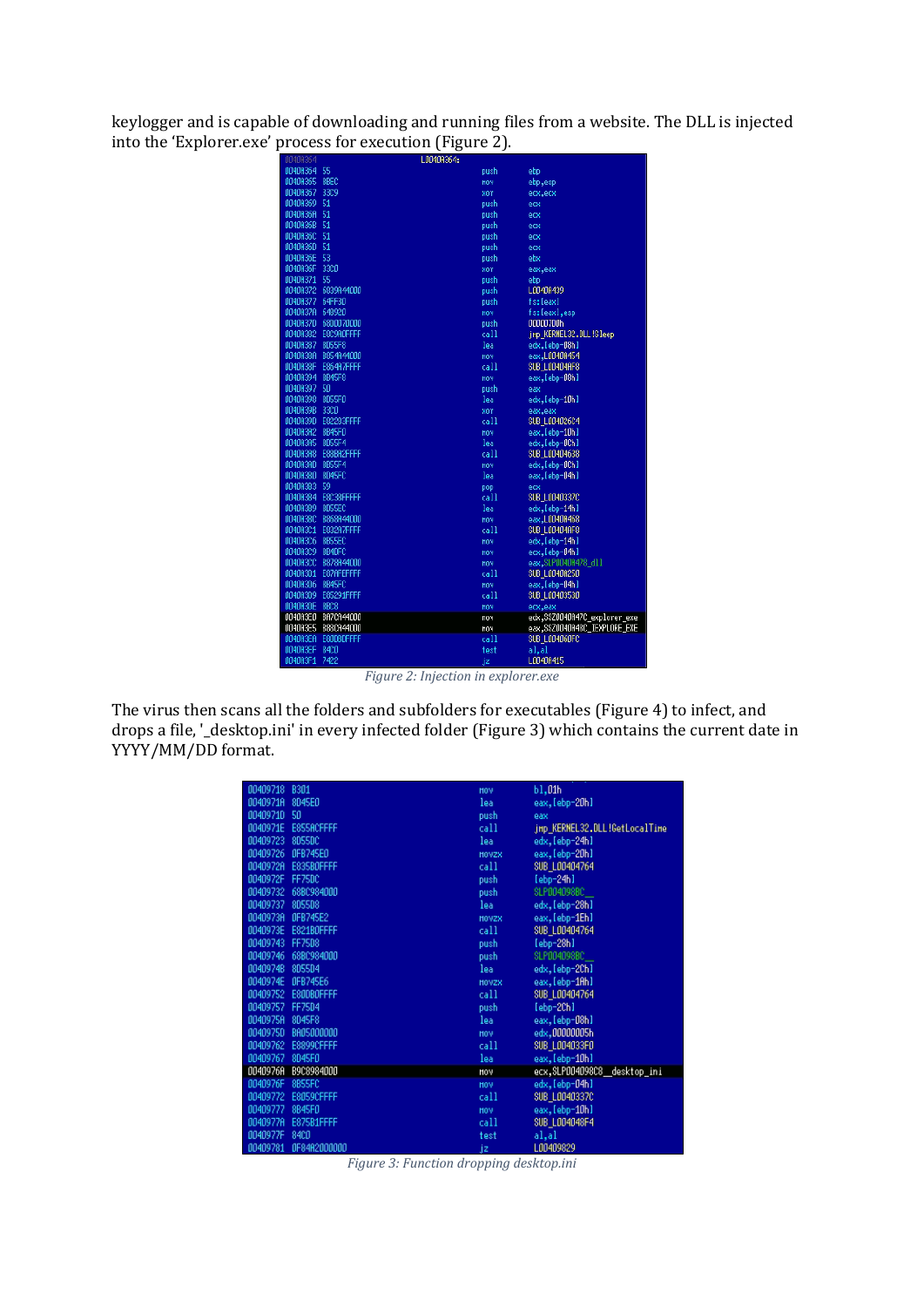| 00409920        |                       | L00409920: |            |                                     |
|-----------------|-----------------------|------------|------------|-------------------------------------|
|                 |                       |            | HOV        | duord ptr [esil,00000027h           |
| 00409926 56     |                       |            | push       | esi                                 |
|                 | 00409927 8D95B4FEFFFF |            | lea        | edx, [ebp=0000014Ch]                |
|                 | 00409920 B8FC9E4000   |            | <b>HOV</b> | eax, SSZ00409EFC exe                |
|                 | 00409932 E819REFFFF   |            | call       | SUB L00404750                       |
|                 | 00409937 8B8DB4FEFFFF |            | HOV        | ecx, [ebp-0000014Ch]                |
|                 | 0040993D 8D85B8FEFFFF |            | lea        | eax, [ebp-00000148h]                |
| 00409943 8B55FC |                       |            | HOV        | edx,[ebp-04h]                       |
|                 | 00409946 E8319RFFFF   |            | call       | SUB L0040337C                       |
|                 | 0040994B 8B85B8FEFFFF |            | HOV        | eax, [ebp-00000148h]                |
|                 | 00409951 E8DA9BFFFF   |            | call       | SUB L00403530                       |
| 00409956 50     |                       |            | push       | eax                                 |
|                 | 00409957 E8B4A9FFFF   |            | call       | jnp_KERNEL32.DLL!FindFirstFileA     |
| 0040995C 8BF8   |                       |            |            |                                     |
| 0040995E 83FFFF |                       |            | HOV        | edi,eax                             |
|                 |                       |            | CHD        | edi, FFFFFFFFh                      |
|                 | 00409961 0F8482000000 |            | jz         | L004099E9                           |
| 00409967        |                       | L00409967: |            |                                     |
| 00409967 F60601 |                       |            | test       | byte ptr [esi],D1h                  |
| 0040996A 743A   |                       |            | jz         | L004099R6                           |
| 0040996C 6A00   |                       |            | push       | 00000000h                           |
|                 | 0040996E 8D85ACFEFFFF |            | lea        | eax, [ebp=00000154h]                |
| 00409974 805620 |                       |            | lea        | edx.lesi+2Chl                       |
|                 | 00409977 8904010000   |            | HOV        | ecx,00000104h                       |
|                 | 0040997C E89799FFFF   |            | call       | SUB L00403318                       |
|                 | 00409981 8B8DACFEFFFF |            | HOV        | ecx, [ebp-00000154h]                |
|                 | 00409987 8D85B0FEFFFF |            | lea        | eax, [ebp-00000150h]                |
| 00409980 8B55FC |                       |            | HOV        | edx, [ebp-04h]                      |
|                 | 00409990 E8E799FFFF   |            | call       | SUB L0040337C                       |
|                 | 00409995 8B85B0FEFFFF |            | HOV        | eax.[ebp-00000150h]                 |
|                 | 0040999B E8909BFFFF   |            | call       | SUB L00403530                       |
| 004099A0 50     |                       |            | push       | eax                                 |
|                 | 004099R1 E87ARRFFFF   |            | call       | inp KERNEL32.DLL!SetFileAttributesA |
| 00409986        |                       | L004099A6: |            |                                     |
|                 | 00409986 8D8584FEFFFF |            | lea        | eax, [ebp-0000015Ch]                |
| 004099RC        | 805620                |            | lea        | edx, [esi+2Ch]                      |
|                 | 004099AF B904010000   |            | HOV        | ecx,00000104h                       |
|                 | 004099B4 E85F99FFFF   |            | call       | SUB L00403318                       |
|                 | 004099B9 8B8DA4FEFFFF |            | <b>HOV</b> | ecx, [ebp-0000015Ch]                |
|                 | 004099BF 8D85A8FEFFFF |            | lea        | eax, [ebp-00000158h]                |
| 004099C5 8B55FC |                       |            | <b>MOV</b> | edx, [ebp-04h]                      |
|                 | 004099C8 E8RF99FFFF   |            | call       | SUB L0040337C                       |
| 004099CD        | 8B85A8FEFFFF          |            | HOV        | eax,[ebp=00000158h]                 |
|                 | 004099D3 E838FBFFFF   |            | call       | SUB L00409510                       |
| 00409908 56     |                       |            | push       | esi                                 |
| 00409909 57     |                       |            | push       | edi                                 |
|                 | 004099DA E839A9FFFF   |            | call       | inp KERNEL32.DLL!FindNextFileA      |
|                 |                       |            |            |                                     |

*Figure 4: Function to infect executable files*

The virus avoids infecting files if any strings in their paths or filenames match a list of hardcoded strings present in the malware (Figure 5).

| 00409F4C        |                                                     | SLPDD4D9F4C_system:                                      |                             |                 | UD4DHD14____________________________SLPUU4UHU14_HindousUpdate: |                                   |                        |
|-----------------|-----------------------------------------------------|----------------------------------------------------------|-----------------------------|-----------------|----------------------------------------------------------------|-----------------------------------|------------------------|
|                 | 00409F4C 737973746560                               | db                                                       | "susten"                    |                 | 0040A014 57696E646F7773557064+                                 | db.<br><b>TALL</b>                | "WindowsUpdate"        |
| 00409F52 0000   |                                                     | Align                                                    |                             | 0040A021 000000 |                                                                | Align                             | $4 -$                  |
|                 | 00409F54 FFFFFFFF                                   | dd                                                       | <b>FFFFFFFFFh</b>           |                 | 0040A024 FFFFFFFF                                              | dd -                              | <b>FFFFFFFFFh</b>      |
|                 | 00409F58 08000000                                   | dd                                                       | 00000008h                   |                 | 0040A028 14000000                                              | dd                                | 00000014h              |
| 00409F5C        |                                                     | SLP00409F5C_system32:                                    |                             | 0040A02C        |                                                                | SLP0040A02C_Hindows_Media_Player: |                        |
|                 | 00409F5C 7379737465603332                           | db                                                       | "susteri32"                 |                 | 0040A02C 57696E646F7773204065+                                 | db <sup>1</sup>                   | "Windows Media Player" |
|                 | 00409F64 00000000                                   | Alian                                                    |                             |                 | 0040A040 00000000                                              | Align                             | -8                     |
|                 | 00409F68 FFFFFFFF                                   | dd                                                       | <b>FFFFFFFFFh</b>           |                 | 0040A044 FFFFFFFF                                              | dd                                | FFFFFFFFh              |
|                 | 00409F6C 07000000                                   | dd                                                       | 00000007h                   |                 | 0040A048 0F000000                                              | dd                                | 0000000Fh              |
| 00409F70        |                                                     | SLP00409F70_uindous:                                     |                             | 0040A04C        |                                                                | SLP0040A04C_Out look_Express:     |                        |
|                 | 00409F70 77696E646F7773                             | db.                                                      | "uindous"                   |                 | 0040A04C 4F75746C6F6F6B204578+                                 | db.                               | "Out look Express"     |
| 00409F77 00     |                                                     | Align                                                    | $4 -$                       | 0040A05B 00     |                                                                | Align                             |                        |
|                 | 00409F78 FFFFFFFF                                   | dd                                                       | <b>FFFFFFFFFh</b>           |                 | 0040A05C FFFFFFFF                                              | dd.                               | <b>FFFFFFFFFh</b>      |
|                 | 00409F7C 16000000                                   |                                                          | 00000016h                   |                 | 0040A060 11000000                                              | dd                                | 00000011h              |
| 00409F80        |                                                     | odd dd 00000016<br>- SLP00409F80_Documents_and_Settings: |                             | 0040A064        |                                                                | SLP0040A064_Internet_Explorer:    |                        |
|                 | 00409F80 446F63756D656E747320+                      | db.                                                      | 'Documents and Settings'    |                 | 00408064 496E7465726E65742045+                                 | db.                               | 'Internet Explorer'    |
| 00409F96 0000   |                                                     | Align                                                    |                             | 0040A075 000000 |                                                                | Alian                             |                        |
|                 | 00409F98 FFFFFFFF                                   | dd                                                       | <b>FFFFFFFFFh</b>           |                 | 0040A078 FFFFFFFF                                              | dd.                               | <b>FFFFFFFFFh</b>      |
|                 | 00409F9C 19000000                                   | dd                                                       | 00000019h                   |                 | 0040A07C 14000000                                              | dd                                | 00000014h              |
| 00409FA0        |                                                     | SLP00409FAO_System_Volume_Information:                   |                             | 00408080        |                                                                | SLP0040A080_ConPlus_Applications: |                        |
|                 | 00409FA0 53797374656020566F6C+                      |                                                          | "System Volume Information" |                 | 0040A080 436F60506C7573204170+                                 | db                                | "ComPlus Applications" |
| 00409FB9 000000 |                                                     | in a shekarar 1990<br>Balance a shekarar 1990<br>Align   |                             |                 | 0040A094 00000000                                              | Align                             |                        |
|                 | 00409FBC FFFFFFFF                                   | dd                                                       |                             |                 | 0040A098 FFFFFFFF                                              | dd.                               | <b>FFFFFFFFFh</b>      |
|                 |                                                     | dd                                                       | <b>FFFFFFFFFh</b>           |                 | 0040A09C 0A000000                                              | dd                                | 0000000Ah              |
| 00409FC4        | 00409FC0 08000000                                   |                                                          | 00000008h                   | 0040A0A0        | slpoodoo<br> FFFFFFF<br> 000000                                | SLP0040A0A0 NetHeeting:           |                        |
|                 |                                                     | SLP00409FC4 Recycled:                                    |                             |                 | 0040A0A0 4E65744D656574696E67                                  | db.                               |                        |
|                 | 00409FC4 52656379636C6564                           | db.                                                      | "Recycled"                  | 0040A0AA 0000   |                                                                | Align                             | "Net Meet ing"         |
|                 | 00409FCC 00000000<br>00409FD0 FFFFFFFF              | Alian<br>dd                                              | $4 - 1$                     |                 | 0040A0AC FFFFFFFF                                              | dd                                | <b>FEFFFFFFFh</b>      |
|                 |                                                     | dd                                                       | <b>FFFFFFFFFh</b>           |                 | 0040A0B0 0C000000                                              | dd                                | 0000000Ch              |
|                 | 00409FD4 05000000                                   |                                                          | 00000005h                   | 0040A0B4        |                                                                | SLP0040A0B4_Connon_Files:         |                        |
| 00409FD8        |                                                     | SLP00409FD8_u.innt:                                      |                             |                 | 0040A0B4 436F6D6D6F6E2046696C+                                 | db.                               | "Connon Files"         |
|                 | 00409FD8 77696E6E74                                 | db                                                       | $^{\circ}$ uinnt $^{\circ}$ |                 | 0040A0CO 00000000                                              | Alian                             | $8 -$                  |
| 00409FDD 000000 |                                                     | Align                                                    |                             |                 | 0040A0C4 FFFFFFFF                                              | dd                                | FFFFFFFFh              |
|                 | 00409FE0 FFFFFFFF                                   | dd                                                       | <b>FFFFFFFFFh</b>           |                 |                                                                | dd                                |                        |
|                 | 00409FE4 0F000000                                   | dd                                                       | 0000000Fh                   | 0040A0CC        | 0040A0C8 09000000                                              |                                   | 00000009h              |
| 00409FE8        |                                                     | SLP00409FE8_Program_Files_:                              |                             |                 |                                                                | SLP0040AOCC_Messenger:<br>db.     |                        |
|                 | 00409FE8 5C50726F677261602046+                      | db                                                       | "\Program Files\"           |                 | 0040A0CC 4D657373656E676572                                    |                                   | "Messenger"            |
| 00409FF7 00     |                                                     | Align                                                    |                             | 0040A0D5 000000 |                                                                | Alian                             |                        |
|                 | 00409FF8 FFFFFFFF                                   | dd                                                       | <b>FFFFFFFFFh</b>           |                 | 0040A0D8 FFFFFFFF                                              | dd                                | <b>FFFFFFFFFh</b>      |
|                 | 00409FFC 0R000000                                   | dd                                                       | 0000000Rh                   |                 | 0040A0DC 10000000                                              | dd                                | 00000010h              |
| 00408000        | <b>COUDD</b><br><b>OLGOGET222388.000 PM CLGOGET</b> | SLP0040R000_Hindous_NT:                                  |                             | 0040A0E0        |                                                                | SLP0040A0E0_Microsoft_Office:     |                        |
|                 | 0040A000 57696E646F7773204E54                       | db                                                       | "Hindous NT"                |                 | 0040A0E0 406963726F736F667420+                                 | db.                               | "Microsoft Office"     |
| 0040A00A 0000   |                                                     | Align                                                    |                             |                 | 0040A0F0 00000000                                              | Align                             | 8.                     |
|                 | 0040A00C FFFFFFFF                                   | dd                                                       | <b>FFFFFFFFFh</b>           |                 | 0040A0F4 FFFFFFFF                                              | dd                                | <b>FFFFFFFFFh</b>      |
|                 | 00408010 00000000                                   | dd.                                                      | <b>MANAMARK</b>             |                 | 0040A0F8 26000000                                              | dd                                | 00000026h              |

*Figure 5: Strings avoided in File & path names during infection*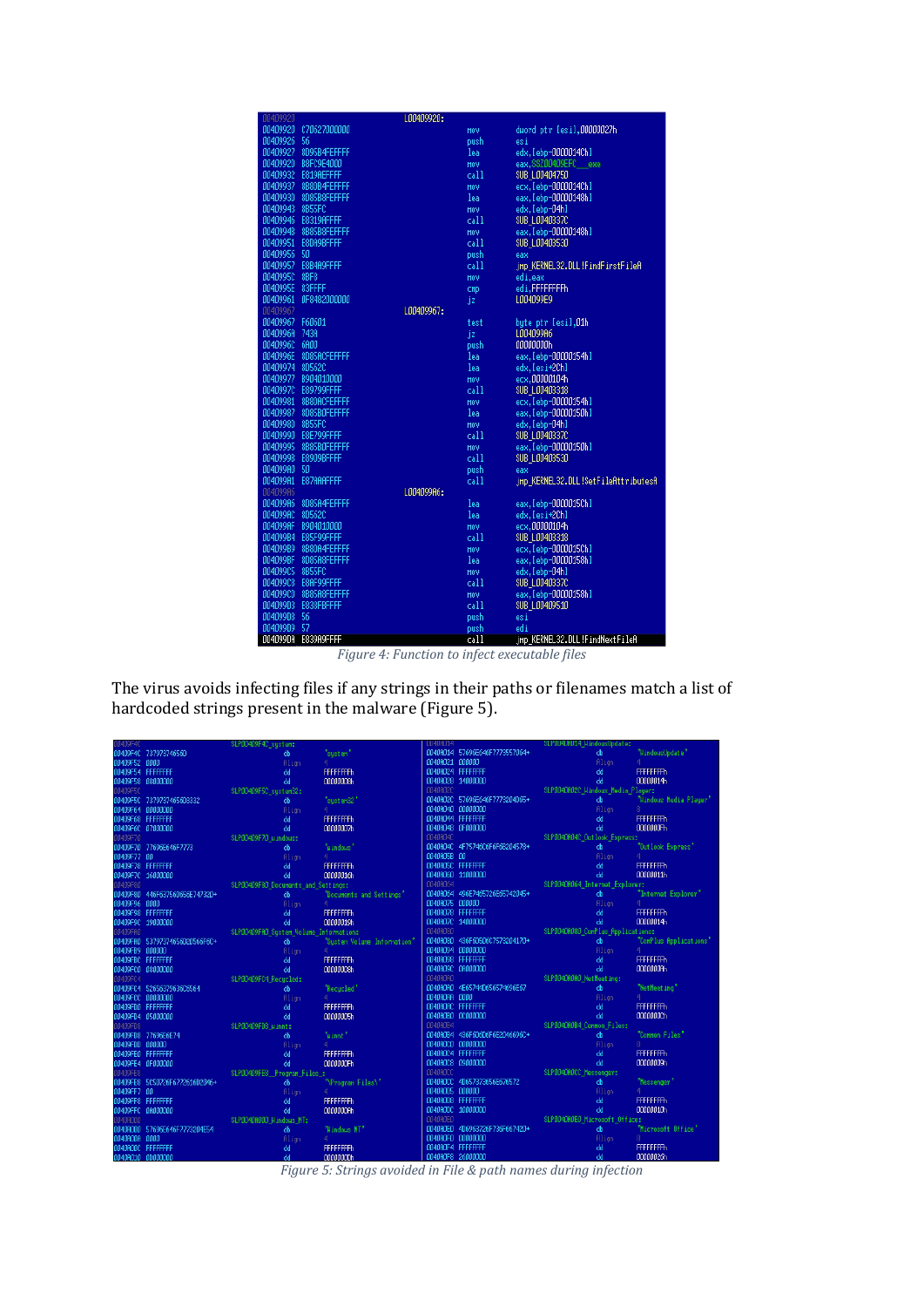#### - **Peristence**

The malware adds the following registry value to achieve automatic execution at every system startup:

HKU\S-1-5-21-1469219667-2966600018-1877350481-1001\Software\Microsoft\Windows NT\CurrentVersion\Windows\load: "C:\Windows\rundl132.exe"

#### - **Antivirus Termination**

It also terminates 'Kingsoft AntiVirus Service' to evade detection using the command line (Figure 6). The following command is executed: 'net stop "Kingsoft AntiVirus Service"'

| 00407888          |                       | L00407A8A: |            |                                             |
|-------------------|-----------------------|------------|------------|---------------------------------------------|
|                   | 00407A8A E8F5260000   |            | call       | SUB LO040A184                               |
| 0040788F 84CO     |                       |            | test       | al,al                                       |
|                   | 00407A91 0F85E2000000 |            | jnz.       | L00407B79                                   |
|                   | 00407A97 E83CECFFFF   |            | call       | SUB L004066D8                               |
|                   | 00407A9C E8B3E7FFFF   |            | call       | SUB L00406254                               |
| 00407AA1 6A00     |                       |            | push       | 00000000h                                   |
|                   | 00407AA3 68BC7B4000   |            | push       | SSZ00407BBC_net_stop_Kingsoft_AntiVirus_Ser |
|                   | 00407AA8 E8CBC9FFFF   |            | call       | JHP_KERNEL32.DLL!HinExec                    |
|                   | 00407AAD B8EC7B4000   |            | <b>HOV</b> | eax, SLP00407BEC_6_                         |
|                   | 00407AB2 E8D9D0FFFF   |            | call       | SUB L00404B90                               |
|                   |                       |            | HOV        | byte ptr [L00419020],00h                    |
| 00407ABE 8D45FC   |                       |            | lea        | eax, [ebp-04h]                              |
| 00407AC1 50       |                       |            | push       | eax                                         |
| 00407AC2 6A00     |                       |            | push       | 00000000h                                   |
| 00407AC4 6A00     |                       |            | push.      | 00000000h                                   |
|                   | 00407AC6 6864A34000   |            | push.      | L0040A364                                   |
| 00407ACB 6A00     |                       |            | push.      | 00000000h                                   |
| 00407ACD 6A00     |                       |            | push.      | 00000000h                                   |
|                   | 00407ACF E804C8FFFF   |            | call       | JHD KERNEL32.DLL!CreateThread               |
|                   |                       |            | <b>MOV</b> | eax. [L0040B160]                            |
| 00407AD9 F6401C01 |                       |            | test       | byte ptr [eax+1Ch],01h                      |
| 00407ADD 741F     |                       |            | jz         | L00407AFE                                   |
|                   |                       |            | HOV        | byte ptr [L00419021],00h                    |
| 00407AE6 8D45F8   |                       |            | lea        | eax, [ebp-08h]                              |
| 00407AE9 50       |                       |            | push       | eax                                         |
| 00407AEA 6A00     |                       |            | push.      | 00000000h                                   |
| 00407AEC 6A00     |                       |            | push.      | 00000000h                                   |
|                   | 00407AEE 68A8A44000   |            | push       | L0040A4A8                                   |
| 00407AF3 6A00     |                       |            | push       | 00000000h                                   |
| 00407AF5 6A00     |                       |            | push       | 00000000h                                   |
|                   | 00407AF7 E8DCC7FFFF   |            | call       | jnp_KERNEL32.DLL!CreateThread               |
| 00407AFC EB07     |                       |            | jnp        | L00407B05                                   |
| 00407AFE          |                       | L00407AFE: |            |                                             |
|                   |                       |            | HOV        | byte ptr [100419021],01h                    |

*Figure 6: Antivirus Termination*

#### - **Network Communication**

The virus announces the infection to a controlled server, '[154.92.223.77](https://www.virustotal.com/gui/ip-address/154.92.223.77)' by sending a 'Hello World' packet. The network communication is established by communicating over ICMP packets (Figure 7).

Viking also tries to propagate via network shares & copies itself to shared folders, 'admin\$' & 'ipc\$' (Figure 8) with administrator & guest accounts.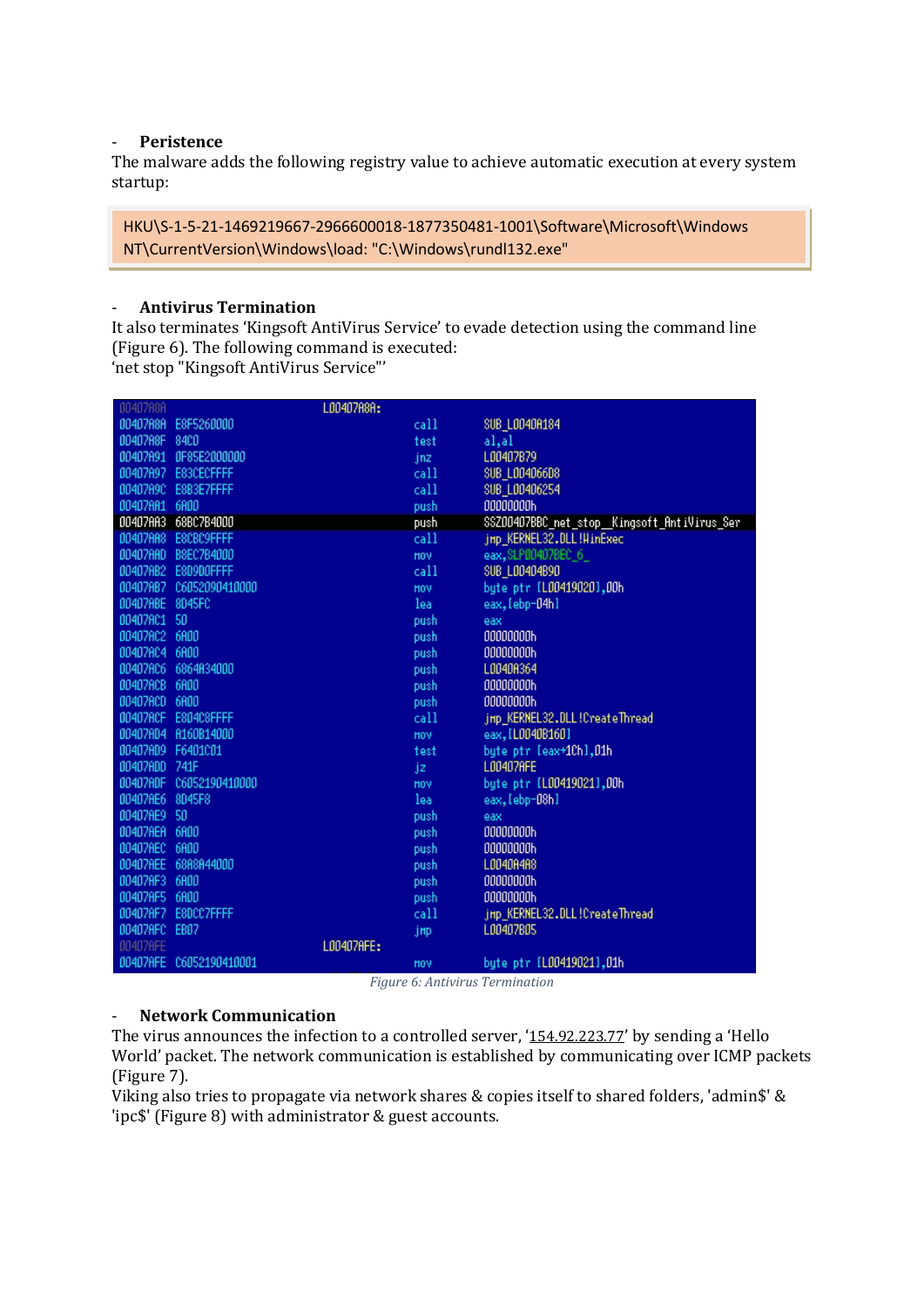| 004083AC |                   | L004083AC: |                             |
|----------|-------------------|------------|-----------------------------|
| 004083RC | R1E8C74000        | HOV        | eax, [L004007E8]            |
| 004083B1 | 8B55D4            | HOV        | edx,[ebp-2Ch]               |
| 004083B4 | 880490            | HOV        | eax, [eax+edx*4]            |
| 004083B7 | 8945FC            | HOV        | Tebp-04h1,eax               |
| 004083BA | 8B45D0            | HOV        | eax, [ebp-30h]              |
| 004083BD | 8055FC            | lea        | edx, [ebp-04h]              |
| 00408300 | 830203            | add        | edx,00000003h               |
| 00408303 | 3A02              | CHD        | al, [edx]                   |
| 00408305 | 0F845F010000      | jz         | L0040852A                   |
| 004083CB | 8802              | HOV        | [edx],al                    |
| 00408300 | 8B45DC            | HOV        | eax, [ebp-24h]              |
| 00408300 | 3309              | xor        | ecx, ecx                    |
| 00408302 | BA20000000        | HOV        | edx,00000020h               |
| 00408307 | E8B8A3FFFF        | call       | SUB L00402794               |
| 004083DC | 8B45DC            | HOV        | eax,[ebp-24h]               |
| 004083DF | 8B55E0            | HOV        | edx. [ebp-20h]              |
| 004083E2 | 895010            | HOV        | leax+10hl,edx               |
| 004083E5 | BBD4854000        | HOV        | ebx,SSZ004085D4_Hello_Horld |
| 004083EA | 8045E4            | lea        | eax,[ebp-1Ch]               |
| 004083ED | 3309              | xor        | ecx,ecx                     |
| 004083EF | <b>BA08000000</b> | HOV        | edx,00000008h               |
| 004083F4 | E89BA3FFFF        | call       | SUB_L00402794               |
| 004083F9 | C645E440          | HOV        | byte ptr [ebp-1Ch],40h      |
| 004083FD | B8E8030000        | HOV        | eax.000003E8h               |
| 00408402 | 3302              | xor        | edx,edx                     |
| 00408404 | 55                | push       | ebp                         |
| 00408405 | 6820854000        | push       | L00408520                   |
| 0040840A | 64FF32            | push       | fs:Tedx1                    |
| 00408400 | 648922            | HOV        | fs:[edx],esp                |
| 00408410 | 50                | push       | eax                         |
| 00408411 | 8B45D8            | HOV        | eax,[ebp-28h]               |
| 00408414 | 50                | push       | eax                         |
| 00408415 | 8B45DC            | HOV        | eax, [ebp-24h]              |
| 00408418 | 50                | push       | eax                         |
| 00408419 | 8045E4            | lea        | eax,[ebp-1Ch]               |
| 00408410 | 50                | push       | eax                         |
| 00408410 | 6A0B              | push       | 0000000Bh                   |
| 0040841F | 53                | push       | ebx                         |
| 00408420 | 8B45FC            | HOV        | eax,[ebp-04h]               |
| 00408423 | 50                | push       | eax                         |
| 00408424 | 8B45F4            | HOV        | eax,[ebp-OCh]               |
| 00408427 | 50                | push       | eax                         |
| 00408428 | FF55EC            | call       | [ebp-14h]                   |

*Figure 7: 'Hello\_World' packet sent to announce infection*

| 00408942 | 3300        | xor  | eax, eax                      |
|----------|-------------|------|-------------------------------|
| 00408944 | 55          | push | ebp                           |
| 00408945 | 6810804000  | push | L00408010                     |
| 0040894A | 64FF30      | push | fs:[eax]                      |
| 00408940 | 648920      | HOV  | fs:[eax],esp                  |
| 00408950 | 3300        | xor  | eax <sub>s</sub> eax          |
| 00408952 | 8945F4      | HOV  | [ebp-OCh],eax                 |
| 00408955 | 3300        | xor  | eax <sub>s</sub> eax          |
| 00408957 | 55          | push | ebp                           |
| 00408958 | 6809804000  | push | L00408CC9                     |
| 00408950 | 64FF30      | push | fs:[eax]                      |
| 00408960 | 648920      | HOV  | fs:[eax],esp                  |
| 00408963 | 6820804000  | push | SLP0040802C                   |
| 00408968 | FF75FC      | push | [ebp-04h]                     |
| 0040896B | 6838804000  | push | SLP00408038_ipc_              |
| 00408970 | 8045EC      | lea: | eax,[ebp-14h]                 |
| 00408973 | BA03000000  | HOV  | edx,00000003h                 |
| 00408978 | E873AAFFFFF | call | SUB L004033F0                 |
| 00408970 | 3300        | xor  | eax, eax                      |
| 0040897F | 8945AC      | HOV  | [ebp-54h],eax                 |
| 00408982 | 3300        | xor  | eax <sub>s</sub> eax          |
| 00408984 | 894588      | HOV  | lebp-48hl.eax                 |
| 00408987 | 8B45EC      | HOV  | eax, [ebp-14h]                |
| 0040898A | E8A1ABFFFF  | call | SUB L00403530                 |
| 0040898F | 8BF0        | HOV  | esi,eax                       |
| 00408991 | 8975BC      | HOV  | [ebp-44h].esi                 |
| 00408994 | 3300        | xor  | eax, eax                      |
| 00408996 | 894504      | HOV  | [ebp-3Ch],eax                 |
| 00408999 | BA408D4000  | HOV  | edx,SSZ00408D40_administrator |
| 0040899E | B814C84000  | HOV  | eax.L00400814                 |
| 004089A3 | E868BCFFFF  | call | SUB L00404610                 |

*Figure 8: Viking copies itself to shared folders for network propagation*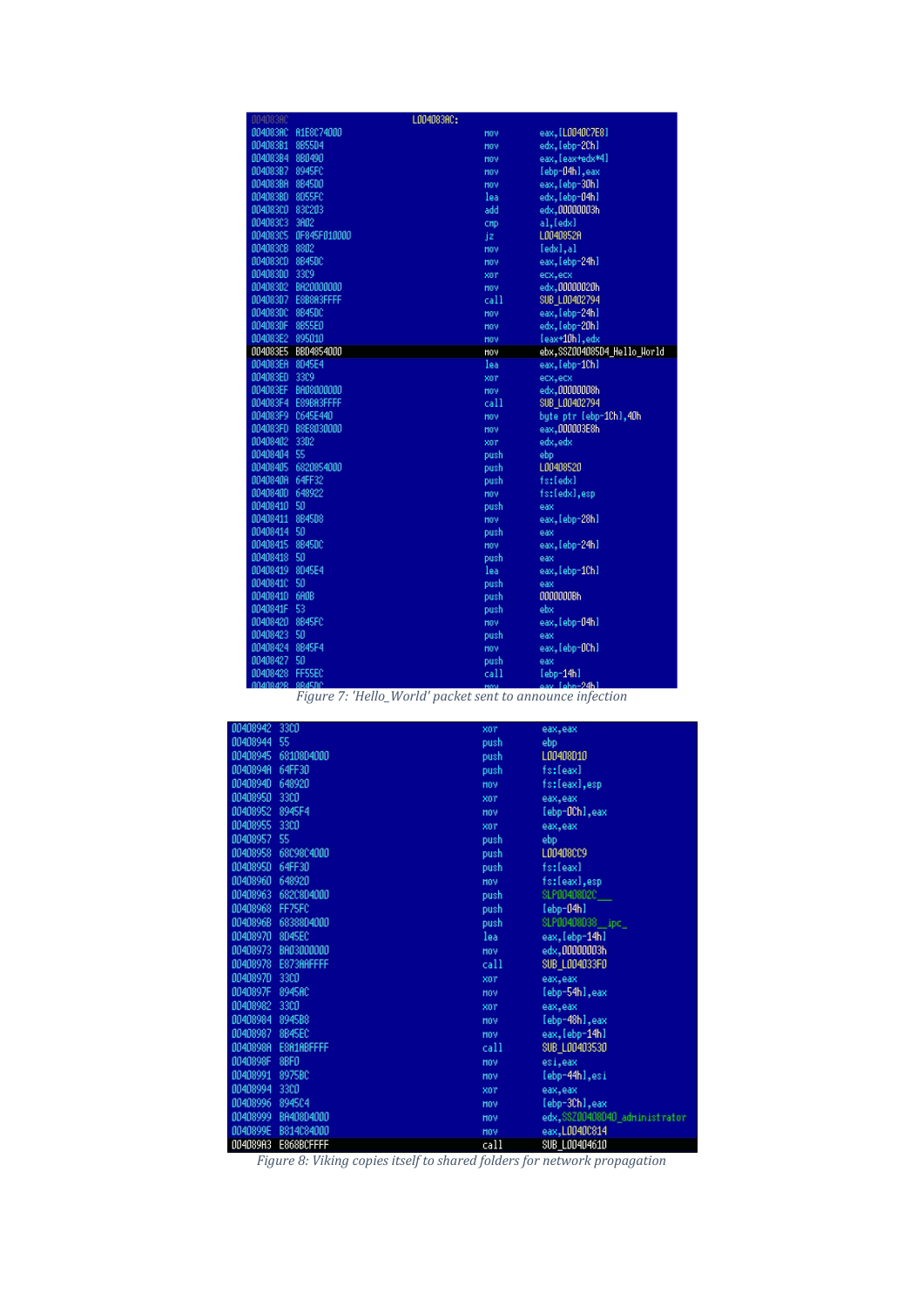# - **Keylogger Capabilities**

The DLL component of Viking runs a keylogger (Figure 9) & captures user input which is later exfiltrated to the C2 server, along with the victim system information including the computer name & processor specifications.

| 00402885 | 804000       |                                 | Align           | 4                              |
|----------|--------------|---------------------------------|-----------------|--------------------------------|
| 00402888 |              | jnp USER32.DLL!GetKeyboardType: |                 |                                |
| 00402888 | FF2540A14100 |                                 | jnp.            | [USER32.DLL!GetKeyboardType]   |
| 0040288E | 8800         |                                 | Alian           | 4                              |
| 00402890 |              | SUB_L00402890:                  |                 |                                |
| 00402890 | 53           |                                 | push.           | ebx                            |
| 00402891 | 33DB         |                                 | xor             | ebx,ebx                        |
| 00402893 | 6A00         |                                 | push.           | 00000000h                      |
| 00402895 | E8EEFFFFFF   |                                 | call            | jnp_USER32.DLL!GetKeyboardType |
| 0040289A | 83F807       |                                 | CHD             | eax,00000007h                  |
| 00402890 | 7510         |                                 | jnz.            | L004028BB                      |
| 0040289F | 6A01         |                                 | push.           | 00000001h                      |
| 004028R1 | E8E2FFFFFFF  |                                 | call            | jnp_USER32.DLL!GetKeyboardType |
| 004028A6 | 2500FF0000   |                                 | and             | eax.0000FF00h                  |
| 004028AB | 3000000000   |                                 | CHD             | eax,00000000h                  |
| 004028B0 | 7407         |                                 | jz.             | L004028B9                      |
| 004028B2 | 3D00040000   |                                 | CH <sub>D</sub> | eax.00000400h                  |
| 004028B7 | 7502         |                                 | jnz             | L004028BB                      |
| 004028B9 |              | L004028B9:                      |                 |                                |
| 004028B9 | <b>B301</b>  |                                 | HOV             | b1,01h                         |
| 004028BB |              | L004028BB:                      |                 |                                |
| 004028BB | 8803         |                                 | HOV             | eax, ebx                       |
| 004028BD | 58           |                                 | pop             | ebx                            |
| 004028BE | C3           |                                 | retn            |                                |
|          |              |                                 |                 |                                |

*Figure 9: DLL component runs a Keylogger*

#### **Subex Secure Protection**

Subex Secure detects the Viking prepending virus as 'SS\_Gen\_Viking\_PE\_A'.

#### **Sample Details**

|          | 2694e399ed931a811067f05499aed0e14184d369ba50476262d8f3d42ff43fe4 |
|----------|------------------------------------------------------------------|
| <u>.</u> | ace170a3928a41b38026017f5cd4ec42d3bfd900f21f44c2a1e6d53d13edad80 |
| ັ.       | f1fe3a98cf3017a037ede5104baefddfe120513c22d3cc6c398fa50732103ec1 |
|          | dd3dbe3b41afffedfb52705278c095755a99031900f2397eeb509eb30f9e0301 |

#### **Analysed Sample**

| Viking Main Executable      | $0.19$ eade $75e518762$ affc $09f318c944f$ ef |
|-----------------------------|-----------------------------------------------|
| Embedded Exe (Logo1_exe)    | 5ad9d686420dc3fa331af7603a5fd3de              |
| Embedded Exe (rundl132.exe) | 5b1123cfbb6e5ef974a6d484766bb6fe              |
| DLL Component (vdll.dll)    | 44d0d7cb8233379ae1a0e2190faf720d              |

### **Network Communication**

| . . | 0.00.77<br>107. <i>04.440.11</i> |
|-----|----------------------------------|
|     |                                  |

# **MITRE Attack Techniques**

| <b>TACTIC</b>               | ID                | <b>NAME</b>              |
|-----------------------------|-------------------|--------------------------|
| Execution                   | T <sub>1173</sub> | Dynamic Data Exchange    |
| Execution                   | T1059             | Command Line Interface   |
| <b>Privilege Escalation</b> | T1055             | <b>Process Injection</b> |